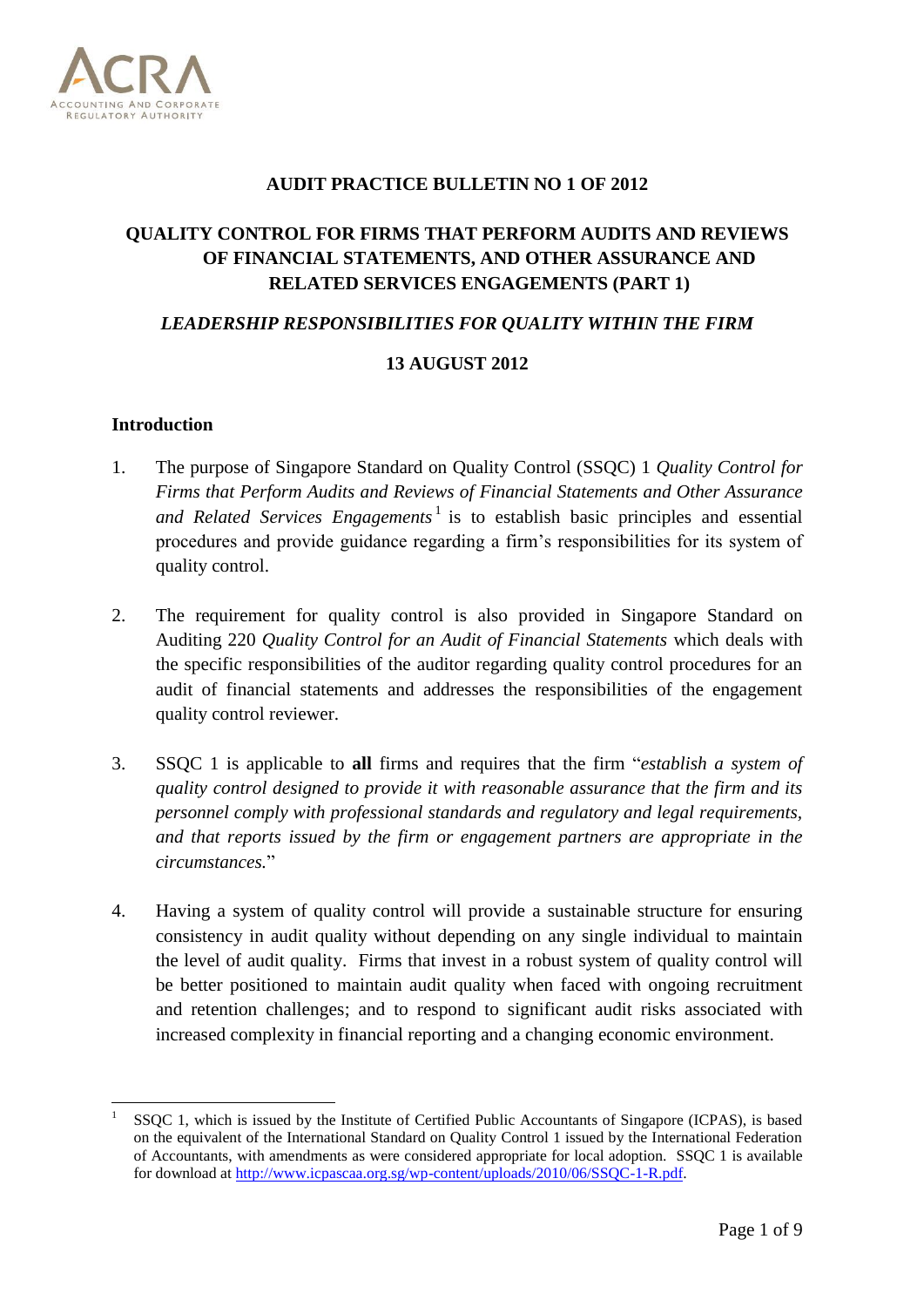

- 5. ACRA expects the system of quality control adopted by firms to comply with the requirements of SSQC 1. The nature and extent of the policies and procedures developed by an individual firm will depend on various factors such as the size<sup>2</sup> and operating characteristics of the firm, and whether it is part of a network.
- 6. SSQC 1 requires that the personnel within the firm responsible for establishing and maintaining the firms' system of control understand the requirements and objectives of SSQC 1 and to apply these requirements properly.
- 7. Because of the importance of a firm's quality controls, policies and procedures to audit quality, in the proposed amendments to the Accountants  $Act^3$ , a firm may only perform audit or review of financial statements for public interest entities ( $PIES<sup>4</sup>$ ) if, in ACRA's opinion, it fulfils certain obligations and criteria and continues to meet such conditions. Further, a public accountant may only conduct a PIE engagement through a firm that meets such conditions.
- 8. One of the proposed pre-conditions in assessing a firm's capacity and preparedness to conduct a PIE engagement is the demonstrated compliance with SSQC 1. This approach is in line with international practice where audit regulators license and supervise firms that serve the capital markets. Firms may perform such audits only after the regulator has assessed their quality controls and other areas.
- 9. ACRA believes that the new conditions of approval would enhance the existing safeguards in place to ensure that PIEs appoint appropriate auditors on behalf of investors, thereby protecting the public interest and enhancing investor protection.

## **Objective of this publication**

**.** 

10. ACRA has planned a series of Audit Practice Bulletins (APBs) to provide useful information to aid firms in the implementation of the system of quality control in each of the six overlapping SSQC 1 elements<sup>5</sup>. Each APB will discuss some of the

3 The public consultation paper on the Accountants Act review, which was issued in May 2012, can be accessed at

[http://www.acra.gov.sg/NR/rdonlyres/AED7AFFA-EB71-47A5-86F0-](http://www.acra.gov.sg/NR/rdonlyres/AED7AFFA-EB71-47A5-86F0-211A7961B3F6/0/PublicConsultationpaperonproposedamendmentstoAccountantsAct.pdf)

<sup>2</sup> SSQC 1.A75 states that "*Smaller firms may use more informal methods in the documentation of their systems of quality control such as manual notes, checklists and forms.*"

[<sup>211</sup>A7961B3F6/0/PublicConsultationpaperonproposedamendmentstoAccountantsAct.pdf.](http://www.acra.gov.sg/NR/rdonlyres/AED7AFFA-EB71-47A5-86F0-211A7961B3F6/0/PublicConsultationpaperonproposedamendmentstoAccountantsAct.pdf)

<sup>&</sup>lt;sup>4</sup> The proposed amendments to the Accountants Act seek, amongst other proposed amendments, to refine the definition of PIE.

<sup>5</sup> The six quality control elements set out in SSQC 1 are leadership responsibilities for quality within the firm, relevant ethical requirements, acceptance and continuance of client relationships and specific engagements, human resources, engagement performance and monitoring.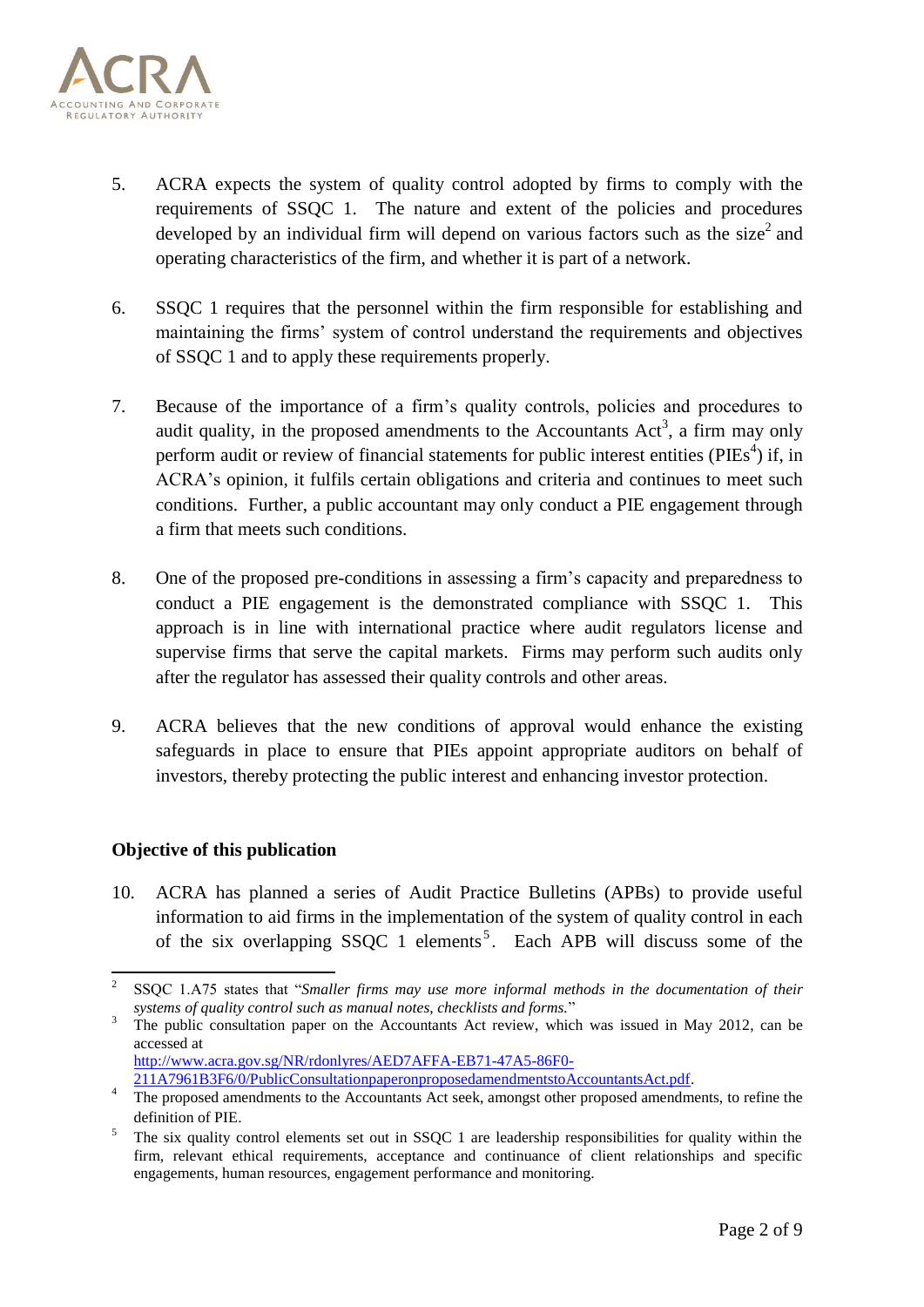

observations based on ACRA's inspection of firms which audit PIEs and also highlight areas for improvement in line with best practices. Whilst the findings are based on the inspection of firms which audit PIEs, the principles behind such findings would apply to all firms.

11. This APB will discuss the first element of SSQC 1 – *Leadership Responsibilities for Quality within the Firm.*

## **Key Observations**

- *(a) Commitment to Achieving High Quality Audit Work*
- 12. SSQC 1.18 provides that policies and procedures should be designed to promote an internal culture recognising that quality is essential in performing engagements. Leadership's commitment to and emphasis on quality audit work is a central element in creating the necessary "tone at the top".
- 13. During inspections, ACRA noted that the leaders of the firms generally expressed their commitment to achieving high audit quality. However, in some instances, ACRA observed that the internal management meetings were focused on practice development, financial indicators, staff utilisation and collection efforts.
- 14. To evident leadership's commitment to achieving high audit quality, ACRA would like to see that firms include as a standing agenda item, discussion of audit quality matters in internal management meetings. Such discussions should be led by the firm's senior management group to establish the appropriate tone at the top and demonstrate the leadership's commitment towards audit quality within the firm along with other important priorities. Minutes of these internal management meetings should also be taken to facilitate subsequent monitoring and progress of the matters discussed.

## *(b) Organisational Reporting Structure and Responsibilities*

15. SSQC 1.19 states that the person or persons who are assigned the operational responsibility for the firm's system of quality control should have sufficient and appropriate experience and ability, and the necessary authority, to assume that responsibility.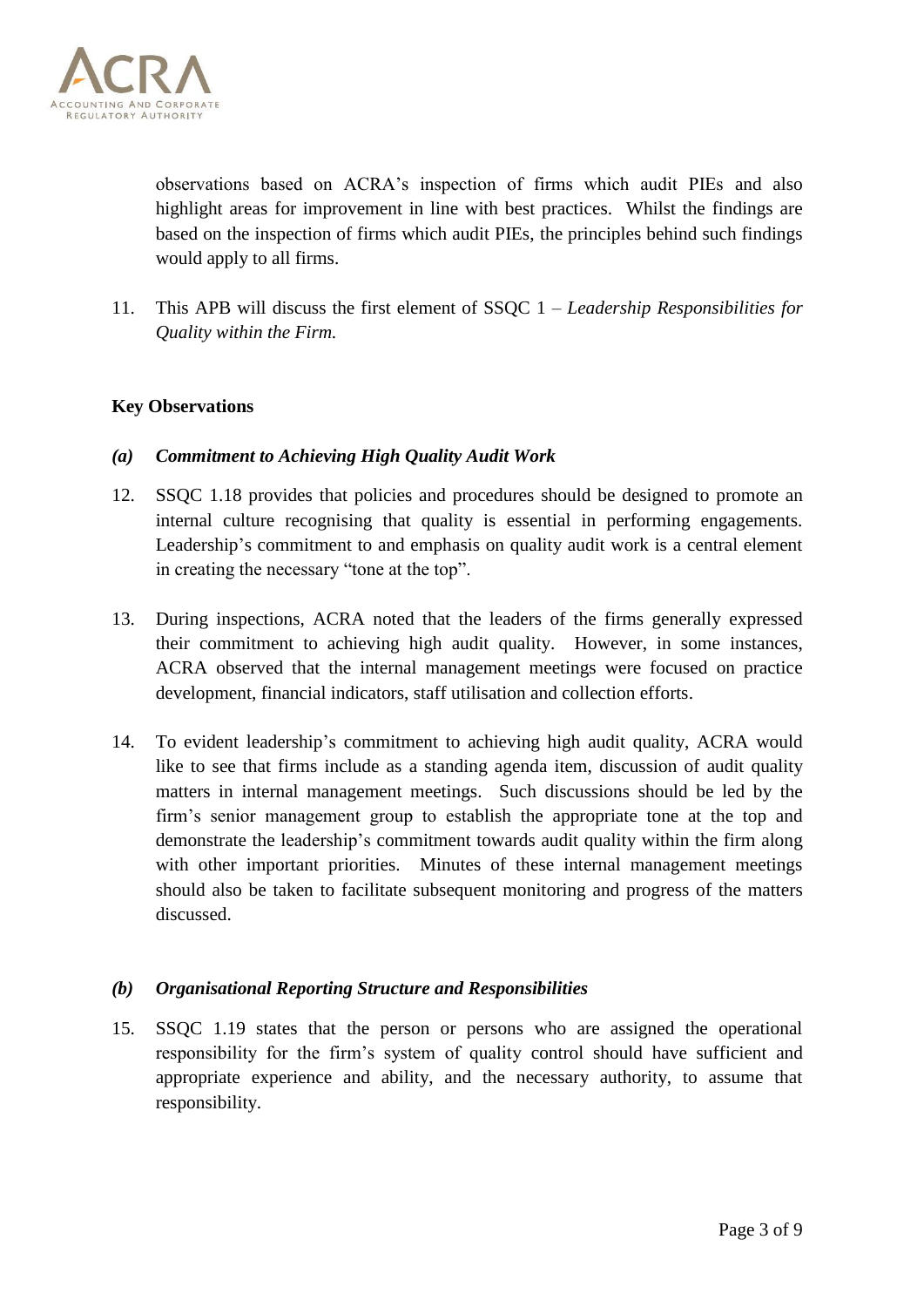

- 16. A firm's management and reporting line structure should support the firm's emphasis on the quality of its professional work. In some firms, the Head of Audit has the responsibility for the growth and commercial success of the firms. Under certain circumstances, the assignment of such responsibilities may compromise the objectivity of the Head of Audit and raise the possibility that decisions on audit quality matters could be inappropriately influenced by commercial considerations.
- 17. ACRA has also noted instances whereby partners who did not pass their practice reviews were either appointed or continued to occupy positions within the firm that decide on technical matters affecting audit quality. This appeared counter-intuitive. It is imperative for firms to set the right tone at the top to affirm that it takes a serious view on unsatisfactory quality review outcomes.

#### *(c) Setting of growth targets and risk levels*

- 18. SSQC 1.A5 states that in promoting an internal culture based on quality, there is a need for the firm's leadership to recognise that the firm's business strategy is subject to the overriding requirement for the firm to achieve quality in all the engagements that the firm performs.
- 19. In principle, the firm's leadership should not set aggressive growth targets that will encourage the partners to grow the practice and increase market share without regard to whether the firm has sufficient personnel with the necessary competence and capabilities to support a quality audit. Inappropriate growth targets may encourage the acceptance and continuance of client relationships at fees below a reasonable level required to enable firms to deliver quality audits to their clients.
- 20. When reacting to pressures of competitive audit fees and rising operating costs, firms may reduce the resources and extent of audit procedures to maintain profitable practices. At times, such measures are shrouded as efficiency or productivity movements. Firms should continuously invest in recruiting and training audit staff, and should not reduce audit effort even when operating under fee pressure.
- 21. For risk management purposes, firms should decline appointments or re-appointments in circumstances where the proposed fees are below the level required to deliver a quality audit commensurate with the level of audit risk or where the firm has insufficient personnel with the necessary competence and capabilities to deliver quality audits to their clients.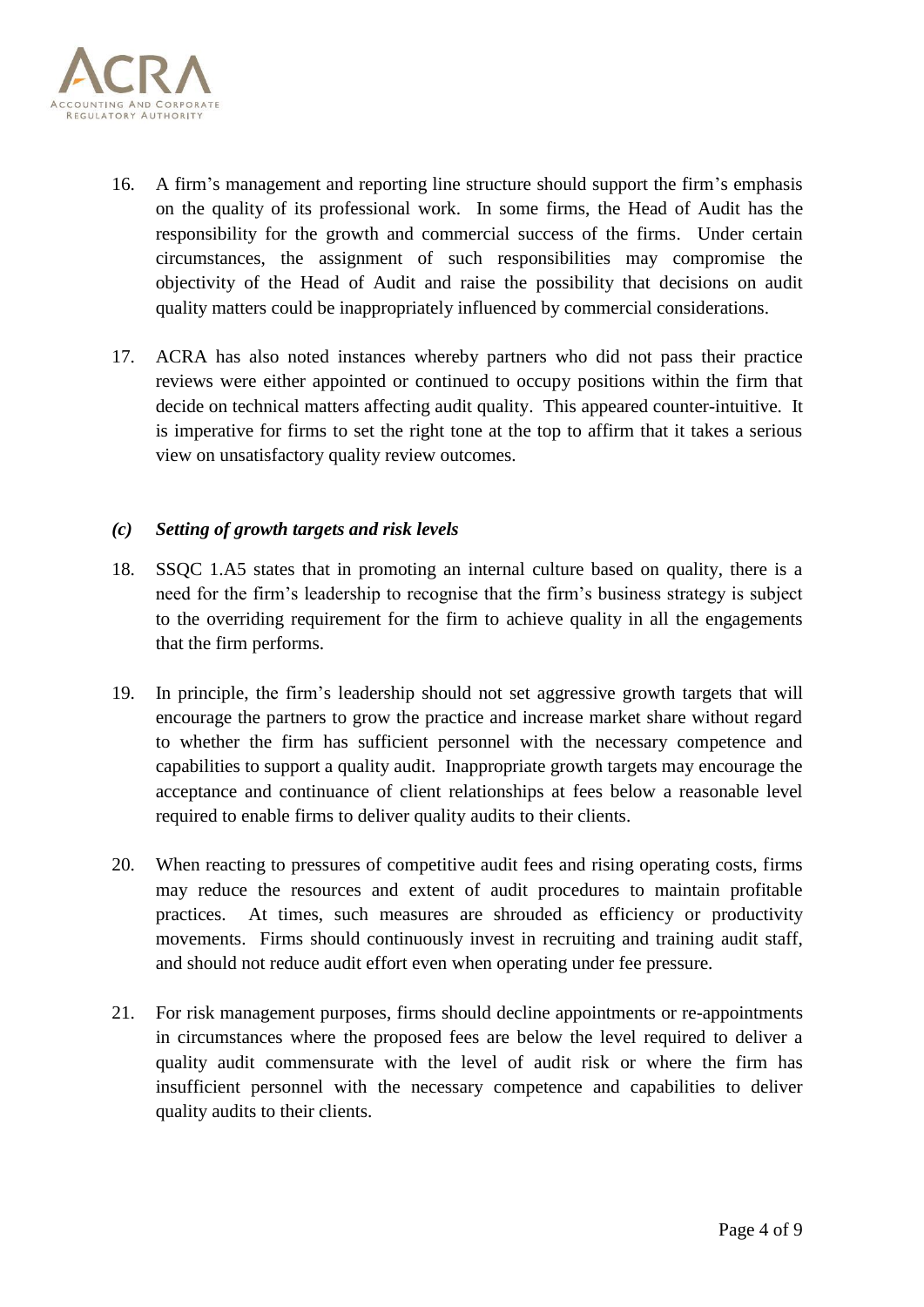

## *(d) Communication on the importance of quality*

- 22. SSQC 1.A4 provides that the promotion of a quality-oriented internal culture depends on clear, consistent and frequent actions and messages from all levels of the firm's management emphasising the firm's quality control policies and procedures.
- 23. An important factor in support of audit quality lies in the way the firm communicates its commitment to audit quality to its partners and professional staff. Some firms have taken the initiative to engage their staff through town hall sessions, monthly meetings or internal emails to communicate the firm's policies and promote quality audit work or to reward their staff for possessing exemplifying values such as professional scepticism, quality, integrity, respect, teaming and enthusiasm. Such internal communications and initiatives help to reinforce the firm's commitment to quality.
- 24. Another important factor underpinning the quality of audit work is the image a firm tries to project as evidenced by external documents. Firms should perform audits in accordance with the required auditing standards and avoid making public statements that suggest that audit quality could be tailored to the client's needs. This may give the wrong impression that audit quality could be compromised to meet the client's demands.

#### *(e) Putting appropriate resources in place*

- 25. SSQC 1.A6 states that sufficient and appropriate experience and ability enables the person or persons responsible for the firm's system of quality control to identify and understand quality control issues and to develop appropriate policies and procedures. In ensuring the quality of audit work, it is important that a firm dedicates sufficient resources for the development, documentation, support and monitoring of its quality control policies and procedures.
- 26. Partners who assume leadership roles in key audit quality functions such as technical, risk management, training and human resources should have sufficient competence, experience and clout to enable them to discharge their responsibilities effectively. In allocating resources to support the quality control functions, the firm should take into account its size and complexity of its engagements and reassess the sufficiency of the resources dedicated to these functions as the firm grows.
- 27. ACRA noted that some firms set up various internal committees to deal with specific emerging audit risks (e.g. impairment issues during the global financial crisis) and to support the work of the technical department. However, in one instance, one of the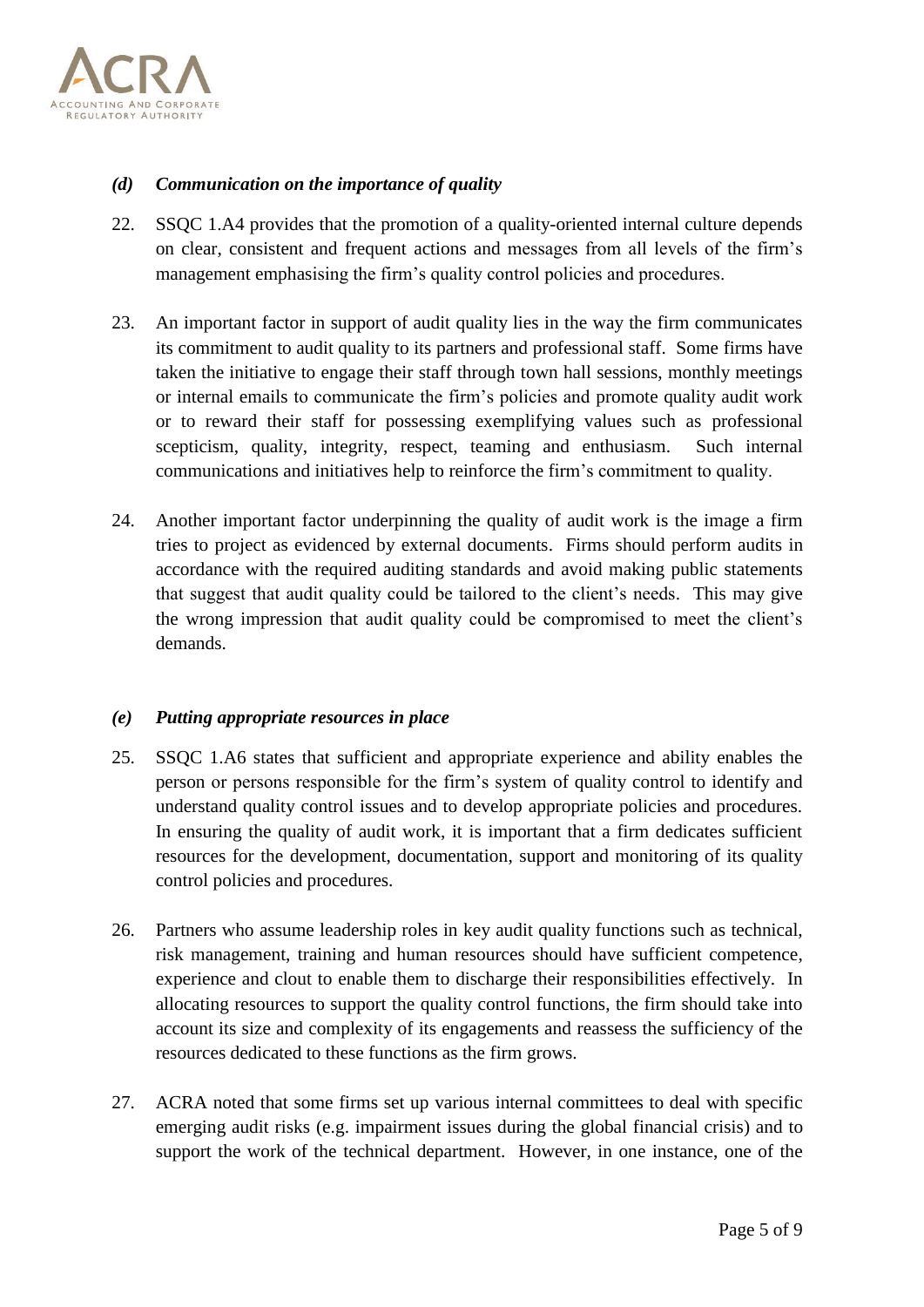

technical committees has, in fact, not met for several years. This raises the question of form over substance and the effectiveness and relevance of such an inactive committee.

28. Some firms have made commendable efforts in instituting annual internal quality reviews. This is even more important for smaller firms which are not subject to any external (e.g. network) monitoring process. Periodic quality reviews will help to sharpen the practice and identify weaknesses that may have gone undetected by the practitioners. Smaller firms should tap on quality review services offered by consultants or professional bodies. More details on the monitoring process will be discussed in the APB on Monitoring.

# *(f) Engagement partner and engagement quality control review (EQCR) partner involvement*

- 29. Enhancing engagement supervision and review is essential to improving audit quality. ACRA would like to emphasise the importance of the active and continuous involvement of the engagement partner in the audit engagements. The engagement partner is responsible for the performance of the audit and the issuance of the auditor's report.
- 30. Based on the statistical data collected by ACRA, the recorded time involvement by engagement partners and EQCR partners were generally found to be inadequate and could often be corroborated with the nature and frequency of audit deficiencies identified in sample engagements selected for inspections. The impact of insufficient partner involvement on audit quality is further aggravated in situations where the staff turnover is high, the average years of experience of professional staff is low or inexperienced engagement team members are assigned to audit the more complex or high risk areas without adequate and timely supervision.
- 31. In the client allocation process for partners, some firms have adopted quantitative guidelines (such as the total audit fees and maximum number of listed clients with the same financial year-end to be handled by each partner) as a means to ensure that engagement partners have sufficient time to perform the role and that there is no excessive concentration of engagements on any individual partner.
- 32. There was an instance where a partner was allocated 16 listed companies, in breach of the firm's own allocation guidelines, and he was also the EQCR partner for another 5 companies (14 out of the 21 companies had the same financial year-end). This raised serious concerns about the ability of the partner to spend adequate time on each of the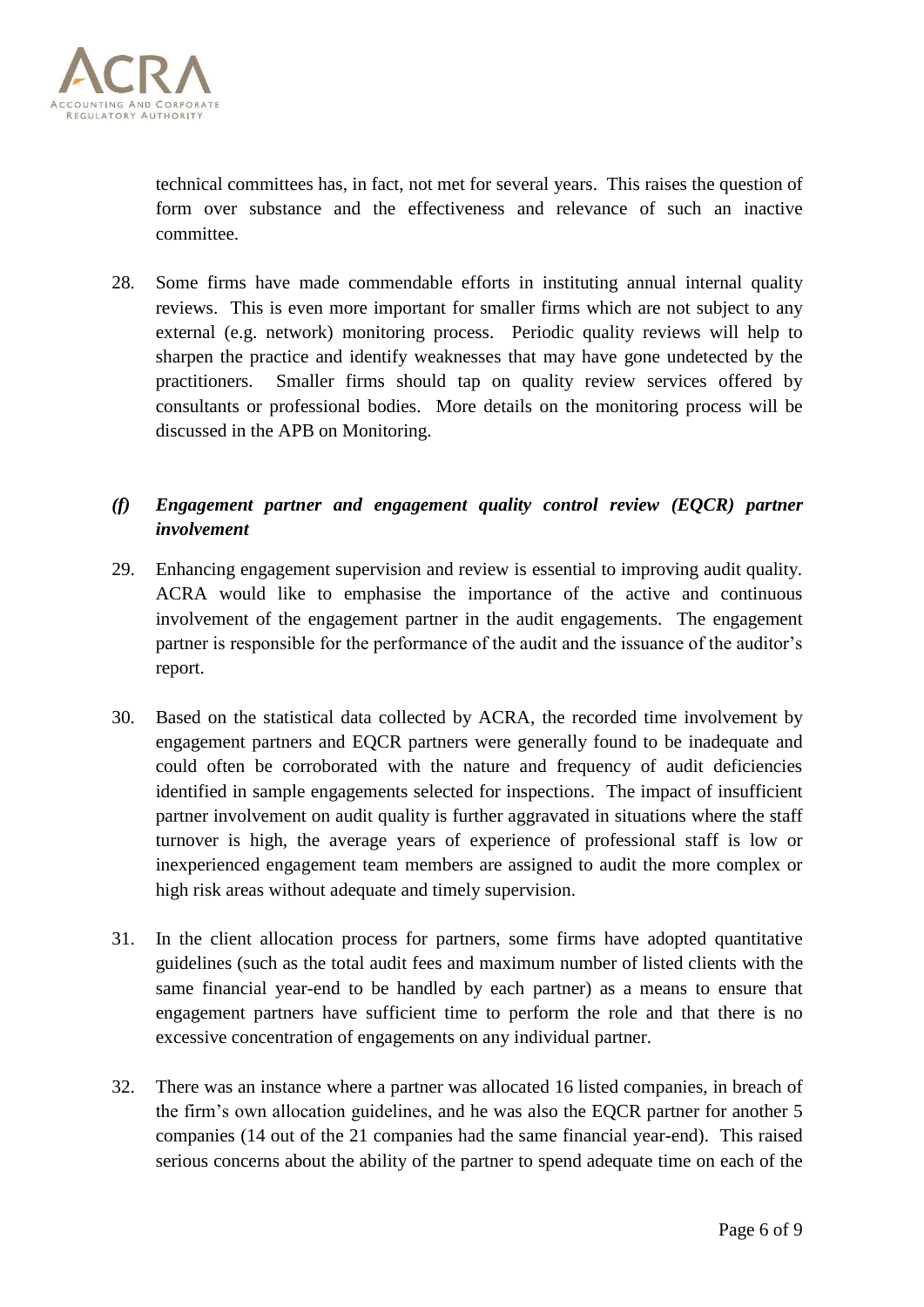

engagements assigned to him either as an engagement partner or an EQCR partner. The firm was advised to monitor the situation and reduce the partner's portfolio to a reasonable level.

33. ACRA would advise that the client allocation decision should take into consideration any existing functional responsibility for the firm's system of quality controls assigned to each partner to ensure that partners responsible for the quality control functions of the firm have sufficient time and resources to perform their management and oversight roles as well as client work.

## *(g) Linking quality and partner compensation*

- 34. SSQC 1.A5(a) states that promoting an internal culture based on quality includes the establishment of policies and procedures that address performance evaluation, compensation, and promotion with regard to its personnel. A strong and wellunderstood linkage between audit quality and partner performance evaluations and compensation can be an effective tool in driving up audit quality within the firm.
- 35. Whilst some firms may have implicit consideration of audit quality during the evaluation/compensation process, incorporating audit quality indicators and giving them clear and sufficient weightings in the partner evaluation and appraisal processes will ensure partners are adequately motivated to upkeep high audit quality.
- 36. Without a clear set of assessment criteria based on drivers of audit quality, performance behaviours may be driven towards meeting minimum standards to avoid negative outcomes and unlikely to be driven towards achieving high quality audit. For example, there should be a clear linkage between the outcome of the various monitoring reviews (e.g. internal reviews, network reviews, ACRA's practice reviews) conducted on the individual partners and their compensation.
- 37. ACRA noted several instances where it was not evident that the effectiveness of the functional responsibilities, assigned to partners responsible for firm level system of quality controls, had been performed as part of the performance appraisal for these partners. The absence of such assessments may not encourage operating effectiveness of the quality control function as well as accountability towards audit quality.
- 38. From the review of a sample of performance appraisals for partners, ACRA noted that the partner evaluation process in some firms appeared rather informal. For example, there were numerous instances where the partners' appraisal forms had no or little documentation to support the performance ratings. Just as performance appraisals are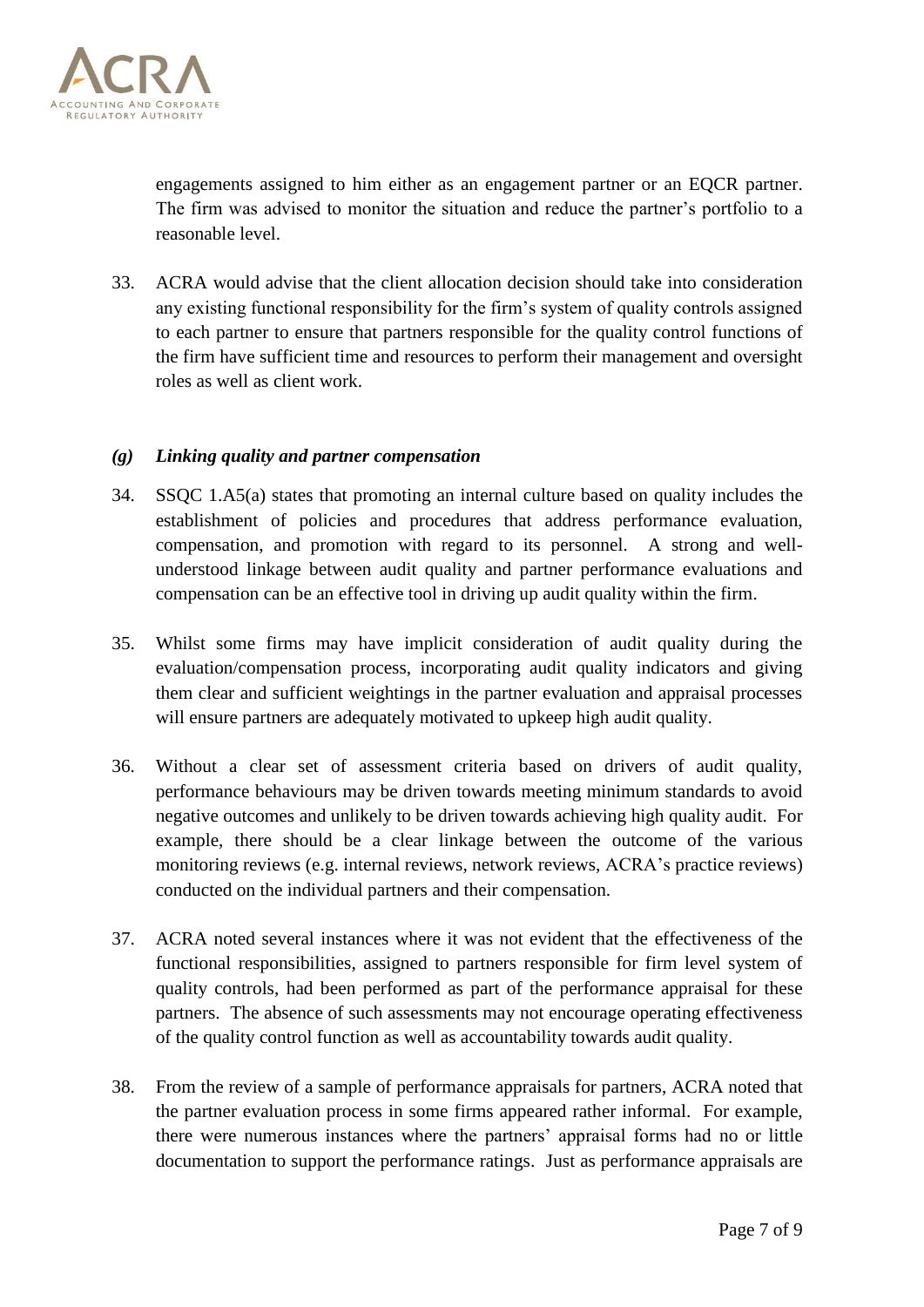

important for the professional staff development, similar principles should be applied to partners who take personal responsibility for ensuring the quality of audits performed. Firms should ensure that partner performance appraisals are performed and properly documented.

- 39. In principle, audit quality should be an important component of an audit partner's performance assessment and the partner's overall performance assessment should not be overshadowed by non-audit factors. As a best practice, firms could also consider implementing a policy that requires functional leaders of the firm to provide peer appraisal inputs on how effective each partner was performing in each of the six SSQC 1 elements.
- 40. It is common for smaller firms to have a less formal partner performance appraisal process in place and the partners to share profit based on partnership agreements. To ensure accountability towards audit quality and to protect partners from poor audit practices, these firms should consider incorporating audit quality as a component in the profit sharing arrangements as well.
- 41. The EQCR partner plays an important role in upholding audit quality in audit engagements where such involvement is required. An effective appraisal system should be in place to monitor and assess the involvement and quality of the work performed by the EQCR partner. Linking the results of such EQCR evaluations to the EQCR partner's compensation could be an effective tool for promoting and enhancing the important contribution of the EQCR partner to audit quality.

## *(h) New partners admission*

- 42. When admitting new partners, appropriate consideration should be given to the partner candidates' ability to deliver audit quality, to comply with ethical principles of the profession, and to coach and mentor professional staff. In most firms, ACRA noted that the forms supporting a candidate's admission to the partnership had little or no comments and did not specifically address the audit quality consideration. There should be a robust documentation in the performance appraisal of a partner candidate to support the case for his promotion to partner.
- 43. As a best practice matter, firms could consider implementing a policy to expose potential partner candidates to performing quality control functions on a rotation basis so that they could benefit from such professional development before their intended promotion. The work experience on quality controls is likely to benefit these